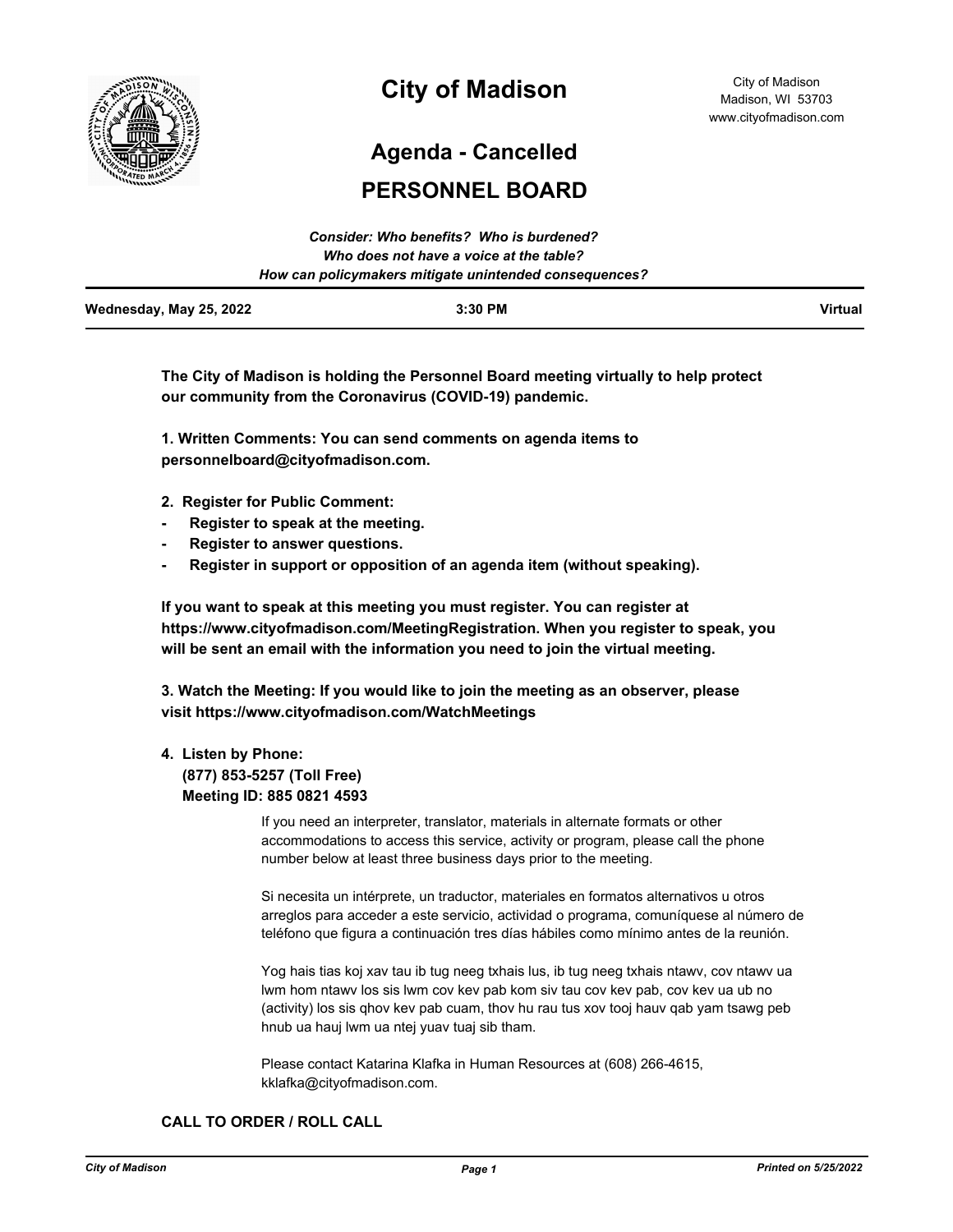#### **APPROVAL OF MINUTES**

Approve the minutes of the March 16, 2022 Personnel Board meeting: http://madison.legistar.com/Calendar.aspx

#### **PUBLIC COMMENT**

**1. 71667** Public Comment (5/25/22 Personnel Board Meeting)

#### **DISCLOSURES AND RECUSALS**

Members of the body should make any required disclosures or recusals under the City's Ethics Code.

#### **NEW BUSINESS**

**2. [71552](http://madison.legistar.com/gateway.aspx?m=l&id=/matter.aspx?key=83442)** Recreate the 1.0 FTE position #3297 of Administrative Clerk 1 (CG20, R9) as an Administrative Assistant (CG20, R14), in the Monona Terrace Operating Budget; and reallocate the incumbent, S. Carrizal, to the new position.

| Sponsors:    | Satya V. Rhodes-Conway            |  |
|--------------|-----------------------------------|--|
| Attachments: | <b>PB Memo MT Admin Clerk.pdf</b> |  |
|              | <b>MT Admin Clerk Assist.docx</b> |  |

#### *Legislative History*

| 5/16/22 | Human Resources                                                                | Referred for Introduction |  |
|---------|--------------------------------------------------------------------------------|---------------------------|--|
|         | Department                                                                     |                           |  |
|         | Finance Committee (6/6/22); Personnel Board (5/25/22); Common Council (6/7/22) |                           |  |

**3. [71651](http://madison.legistar.com/gateway.aspx?m=l&id=/matter.aspx?key=83521)** Recreate position #783 of Accountant 3 as an Accountant 4 in CG 18, Range 10 and reallocate the employee, J. Horan, to the new position.

*Sponsors:* Satya V. Rhodes-Conway

*Attachments:* [PB Memo Accountant 4 5-2022 FINAL.pdf](http://madison.legistar.com/gateway.aspx?M=F&ID=6e8abfb3-01bb-4a70-ab7f-849f52abaa0c.pdf)

#### *Legislative History*

- 5/18/22 Human Resources **Department** Referred for Introduction Finance Committee (6/6/22), Personnel Board (5/25/22), Common Council (6/7/22)
- **4. [71650](http://madison.legistar.com/gateway.aspx?m=l&id=/matter.aspx?key=83520)** Delete the classification of Housing Operations Analyst in CG 18, Range 8 and recreate the classification in CG 18, Range 12. Recreate position number #1027 to the Housing Operations Analyst (CG18, R12), and reallocate employee, L. Daniels, into the new CG and Range.

| Satya V. Rhodes-Conway |
|------------------------|
|                        |

*Attachments:* [PB Housing Operations Analyst-Final-5-6-22.pdf](http://madison.legistar.com/gateway.aspx?M=F&ID=5b0e9ad1-b79a-41fe-9954-f05ae1b4f3af.pdf)

#### *Legislative History*

5/18/22 Human Resources **Department** Referred for Introduction Finance Committee (6/6/22), Personnel Board (5/25/22), Common Council (6/7/22)